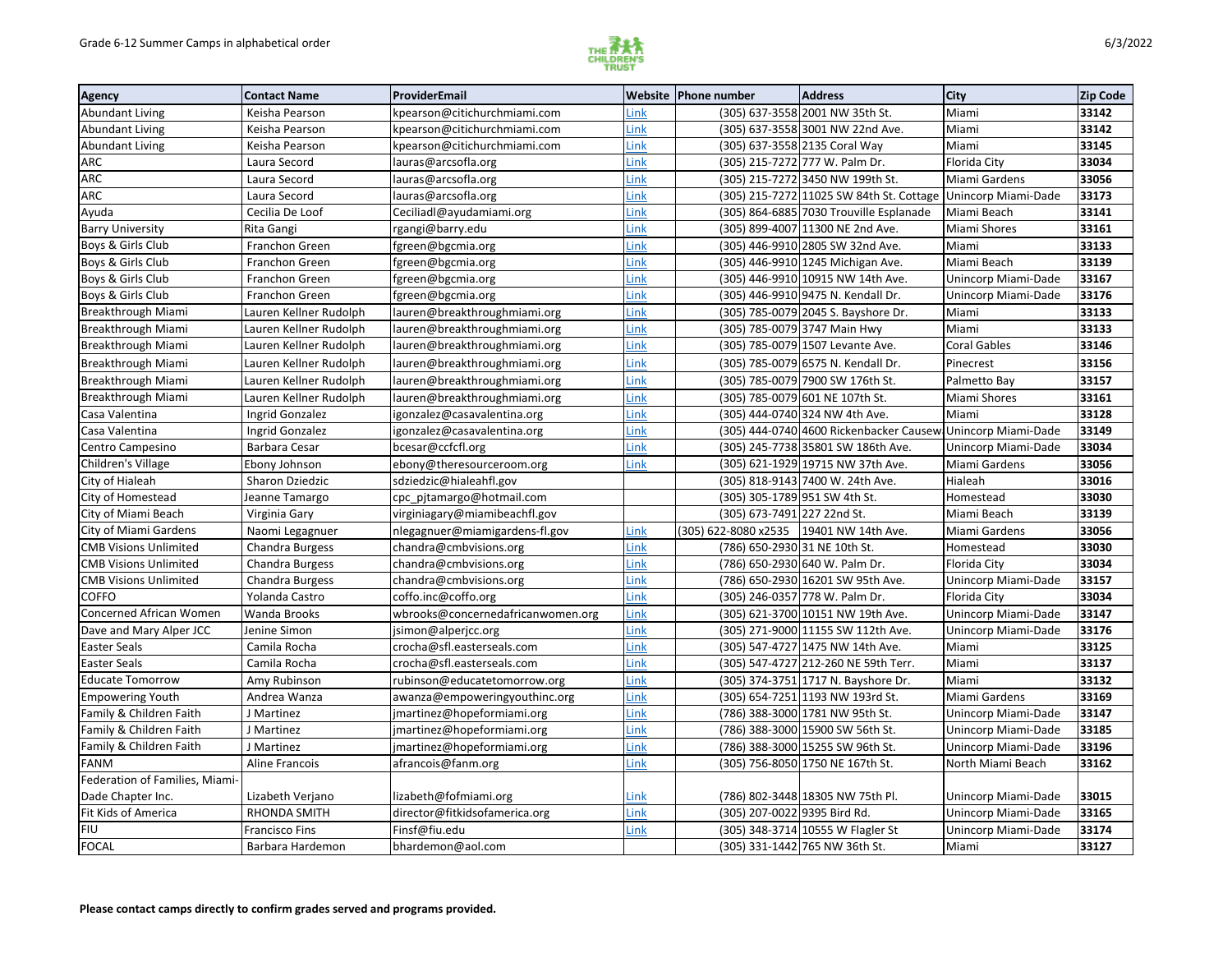

| <b>Agency</b>                   | <b>Contact Name</b>  | ProviderEmail                      |             | <b>Website Phone number</b> | <b>Address</b>                         | <b>City</b>         | Zip Code |
|---------------------------------|----------------------|------------------------------------|-------------|-----------------------------|----------------------------------------|---------------------|----------|
| <b>Gang Alternative</b>         | Jeanine Peterson     | jpeterson@myga.org                 | Link        |                             | (305) 967-4962 6620 N. Miami Ave.      | Miami               | 33150    |
| <b>Gang Alternative</b>         | Jeanine Peterson     | jpeterson@myga.org                 | Link        |                             | (305) 967-4962 1195 NW 124th St.       | North Miami         | 33161    |
| Girl Power Rocks, Inc.          | Thema Campbell       | Thema@girlpowerrocks.org           | Link        |                             | (305) 756-5502 1600 NW 3rd Ave.        | Miami               | 33136    |
| Girl Power Rocks, Inc.          | Thema Campbell       | Thema@girlpowerrocks.org           | Link        |                             | (305) 756-5502 15015 SW 103rd Ave.     | Unincorp Miami-Dade | 33176    |
| <b>Greater Miami Symphony</b>   | <b>Stacy Morales</b> | STACY@MIAMIYFC.COM                 | Link        |                             | (786) 243-1600 5801 Augusto St.        | <b>Coral Gables</b> | 33146    |
| HONEY SHINE, INC.               | Imani Hudson         | ihudson@honeyshine.org             | Link        |                             | (619) 788-3776 3747 Main Hwy           | Miami               | 33133    |
| Leadership Learning Cntr.       | Yannet Amador        | yamador@sjbmiami.org               | Link        |                             | (305) 649-4730 1366 NW 1st St.         | Miami               | 33125    |
| Liberty City Optimist Clu       | Yolanda Bethune      | yolandabethune@comcast.net         | Link        |                             | (305) 329-4747 1350 NW 50th St.        | Miami               | 33142    |
| <b>Mexican American Council</b> | Marilu Villa         | mvilla@mexicanamericancouncil.org  | Link        |                             | (786) 243-2328 151 NW 11th St.         | Homestead           | 33030    |
| Miami Children's Initiative,    |                      |                                    |             |                             |                                        |                     |          |
| Inc.                            | <b>Adrian Rogers</b> | arogers@iamlibertycity.org         | Link        |                             | (786) 200-1406 1775 NW 60th St.        | Unincorp Miami-Dade | 33142    |
| Miami Children's Initiative,    |                      |                                    |             |                             |                                        |                     |          |
| Inc.                            | <b>Adrian Rogers</b> | arogers@iamlibertycity.org         | Link        |                             | (786) 200-1406 1100 NW 71st St.        | Unincorp Miami-Dade | 33150    |
| Miami Dade College              | Patricia Beck        | pbeck@mdc.edu                      | Link        |                             | (305) 237-1071 11380 NW 27th Ave.      | Unincorp Miami-Dade | 33167    |
| Miami Dade County               | Cheryl Hodge         | Cheryl.Hodge@miamidade.gov         | Link        |                             | (786) 602-4269 29305 Illinois Rd.      | Unincorp Miami-Dade | 33033    |
| Miami Dade County               | Cheryl Hodge         | Cheryl.Hodge@miamidade.gov         | Link        |                             | (786) 602-4269 7090 NW 22nd Ave.       | Unincorp Miami-Dade | 33147    |
| Miami Dade County               | Cheryl Hodge         | Cheryl.Hodge@miamidade.gov         | Link        |                             | (786) 602-4269 690 NE 159th St.        | Unincorp Miami-Dade | 33162    |
| Miami Dade County               | Cheryl Hodge         | Cheryl.Hodge@miamidade.gov         | Link        |                             | (786) 602-4269 11201 SW 24th St.       | Unincorp Miami-Dade | 33165    |
| Miami Dade County               | Cheryl Hodge         | Cheryl.Hodge@miamidade.gov         |             |                             | (786) 602-4269 11350 SW 216th St.      | Unincorp Miami-Dade | 33170    |
| Miami Dade County               | Cheryl Hodge         | Cheryl.Hodge@miamidade.gov         | Link        |                             | (786) 602-4269 13841 SW 120th St.      | Unincorp Miami-Dade | 33186    |
| Miami Dance Project, Inc        | Barbara Delgado      | miamidp.barbara@aol.com            | Link        |                             | (305) 595-1115 6840 SW 81st Terr.      | Unincorp Miami-Dade | 33143    |
| Miami Lakes Hub                 | Cristina Rodriguez   | crodriguez@miamilighthouse.org     | Link        |                             | (786) 362-7480 601 SW 8th Ave.         | Miami               | 33130    |
| MUSICALL, INC.                  | Juan Carlos Gonzalez | jcgonz@musicall.org                | Link        |                             | (786) 220-0847 10775 SW 104th St.      | Unincorp Miami-Dade | 33176    |
| Network for Teaching            | Jeannine Schloss     | jeannines@nfte.com                 | Link        |                             | (786) 333-7023 2351 SE 12th Ave.       | Homestead           | 33034    |
| <b>Network for Teaching</b>     | Jeannine Schloss     | jeannines@nfte.com                 | Link        |                             | (786) 333-7023 1751 NW 36th St.        | Miami               | 33142    |
| Network for Teaching            | Jeannine Schloss     | jeannines@nfte.com                 | Link        |                             | (786) 333-7023 1075 NE 167th St.       | Unincorp Miami-Dade | 33162    |
| New Jerusalem                   | Sabrina Floyd        | sabrina baker bouie@hotmail.com    |             |                             | (305) 320-1587 777 NW 85th St.         | Unincorp Miami-Dade | 33150    |
| Opa-Locka Community Devel       | Nakia Bowling        | nakia@olcdc.org                    | Link        |                             | (305) 687-3545 780 Fisherman St.       | Opa-Locka           | 33054    |
| Opa-Locka Community Devel       | Nakia Bowling        | nakia@olcdc.org                    | Link        |                             | (305) 687-3545 3737 NW 188th St.       | Miami Gardens       | 33055    |
| Opa-Locka Community Devel       | Nakia Bowling        | nakia@olcdc.org                    | Link        |                             | (305) 687-3545 3125 NW 176th St.       | Miami Gardens       | 33056    |
| Opa-Locka Community Devel       | <b>Nakia Bowling</b> | nakia@olcdc.org                    | Link        |                             | (305) 687-3545 3250 NW 207th St.       | Miami Gardens       | 33056    |
| Opa-Locka Community Devel       | Nakia Bowling        | nakia@olcdc.org                    | Link        |                             | (305) 687-3545 3301 Miami Gardens Dr.  | Miami Gardens       | 33056    |
| Opa-Locka Community Devel       | Nakia Bowling        | nakia@olcdc.org                    | <u>Link</u> |                             | (305) 687-3545 10151 NW 19th Ave.      | Unincorp Miami-Dade | 33147    |
| Opa-Locka Community Devel       | Nakia Bowling        | nakia@olcdc.org                    | Link        |                             | (305) 687-3545 1781 NW 95th St.        | Unincorp Miami-Dade | 33147    |
| Opa-Locka Community Devel       | Nakia Bowling        | nakia@olcdc.org                    | Link        |                             | (305) 687-3545 14312 NW 2nd Ct.        | Unincorp Miami-Dade | 33161    |
| Opa-Locka Community Devel       | Nakia Bowling        | nakia@olcdc.org                    | Link        |                             | (305) 687-3545 2101 NW 127th St.       | Unincorp Miami-Dade | 33167    |
| Opa-Locka Community Devel       | Nakia Bowling        | nakia@olcdc.org                    | Link        |                             | (305) 687-3545 829 NW 167th St.        | Miami Gardens       | 33169    |
| Overtown Youth Center           | Diana Santangelo     | diana.santangelo@overtownyouth.org | Link        |                             | (305) 349-1204 1200 NW 6th Ave.        | Miami               | 33136    |
| PEACE CDC                       | Jose Rodriguez       | jfrodriguez06@mail.com             | Link        |                             | (786) 547-7738 29351 SW 169th Ave.     | Unincorp Miami-Dade | 33030    |
| <b>PEACE CDC</b>                | Jose Rodriguez       | jfrodriguez06@mail.com             | Link        |                             | (786) 547-7738 18450 SW 134th Ave.     | Unincorp Miami-Dade | 33177    |
| PEACE CDC                       | Jose Rodriguez       | jfrodriguez06@mail.com             | Link        |                             | (786) 547-7738 5600 SW 135th Ave. #113 | Unincorp Miami-Dade | 33183    |
| <b>ReCapturing the Vision</b>   | Alex Del Rosario     | alex.delrosario@rtv.org            | Link        |                             | (305) 232-6003 24400 SW 124th Ave.     | Unincorp Miami-Dade | 33032    |
| <b>ReCapturing the Vision</b>   | Alex Del Rosario     | alex.delrosario@rtv.org            | Link        |                             | (305) 232-6003 14950 SW 288th St.      | Unincorp Miami-Dade | 33033    |
| Shake-A-Leg                     | Kiandra Rhaney       | Kiandra@shakealegmiami.org         | Link        |                             | (305) 728-4687 2620 S. Bayshore Dr.    | Miami               | 33133    |
| Teen Up Ward Bound              | Alexis Gore          | Agore@teenupwardbound.com          | <u>Link</u> |                             | (305) 953-3397 4715 NW 157th St.       | Miami Gardens       | 33014    |